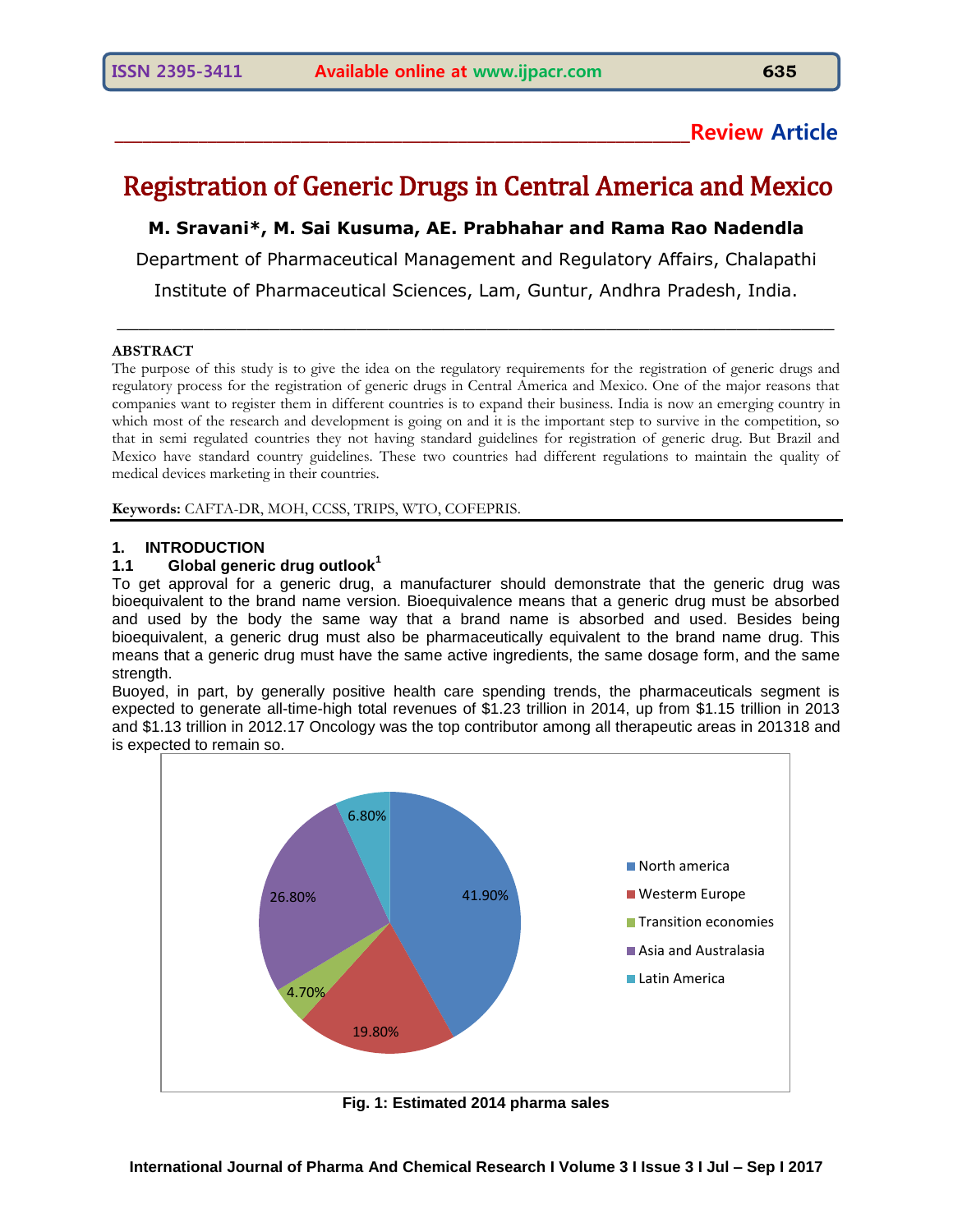

# **1.2. Global Generic drug market<sup>2</sup>**

Global market can divide into 2 types regulated and semi regulated countries. US, EU, Japan Canada Australia, New Zealand and South Africa these countries are fallow the regulated market. ROW Countries fallows semi regulated market. Emerging markets is important and expanding globally and are raising demand for general and lifesaving medicines. Developing countries are fallows the Emerging Market. ROW countries are, Asia, African countries, Middle East countries, Latin America and CIS (common Wealth of independent states)

Total global spending on medicines will reach about \$1.2Tn in 2017, an increase of \$205-235Bn from 2012



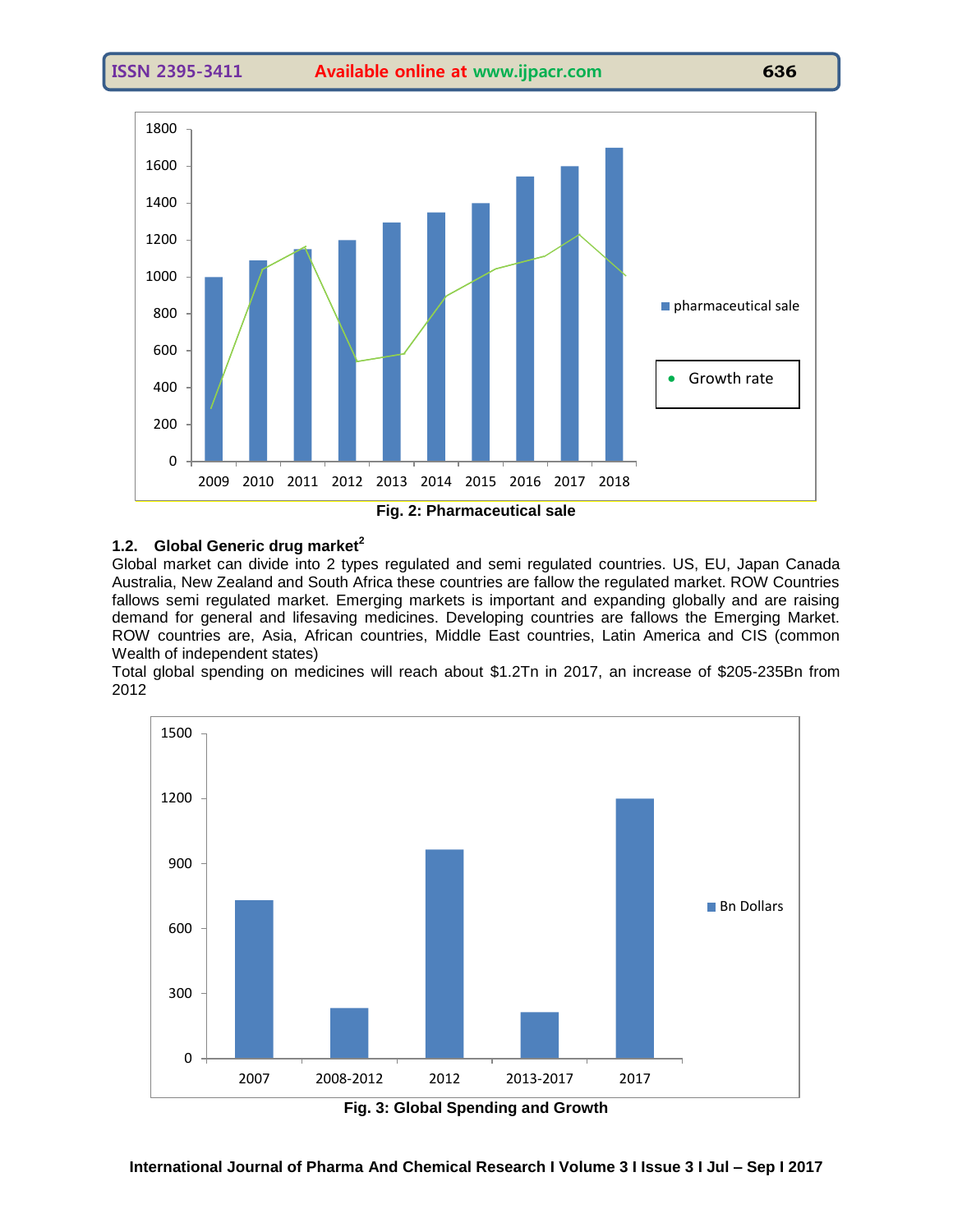Spending on medicines globally is expected to reach \$1Tn in 2014 and exceed \$1.17Tn by 2017. • The absolute global spend for pharmaceuticals will increase by \$230-260Bn on a constant dollar basis, compared to \$217Bn in the past five years; using variable exchange rates, absolute growth is expected to be \$205-235Bn, compared to \$234Bn in the prior five years. • Off-invoice discounts and rebates are not reflected in these forecasts but are estimated to be \$125-135Bn in 2012, rising to \$190-200Bn by 2016, resulting in net global spending growth being overstated by 0.5-1.5% per year through 2017.

# **1.3. Latin American Pharmaceutical Market<sup>3</sup> : -**

With its population reaching 600 million people in 2011, Latin America is a fast-growing region with equally fast growing economies. The top four Latin American economies and

Pharmaceutical markets account for more than 60% of the total population: Brazil (194 million), Mexico (115 million), Colombia (46 million), and Argentina (41 million). Other major players include Chile, Peru, and Venezuela.

Latin American pharmaceutical sales in 2011 were at \$62.9 billion, registering 8.9% growth in 2012. This is particularly significant when considered within the context of global sales of \$995 billion in 2011.

# **1.4 Generic Drug Regulation<sup>5</sup> : -**

Generic drug regulations in LATAM are country specific. Some countries are having tough and stringent rules and regulation, that form obstacles in the path of Generic drug approval process, and some have lax regulations that make plenty of drug registration without a thorough looks over the safety and efficacy, simply bio-equivalency.

Availability of registration applications in large number also produces burden over the competent authorities. Sometime application fee or time taken for review of the application also makes hurdles for the authority. For example, previously there were only 7 days' time period for review of the application in Peru, if authority didn't answer within this period product will be automatically registered without any question. This made more than 12,000 products registration by 2002.

#### **1.5. A Trade Agreement's Impact on Access to Generic Drugs<sup>6</sup>**

Millions of people lack access to affordable medicines. The intellectual property rules in the Central America Free Trade Agreement (CAFTA) provide pharmaceutical companies with monopoly protections that allow them to market some drugs without competition by less costly generics. We examined availability of certain drugs in Guatemala and found that CAFTA intellectual property rules reduced access to some generic drugs already on the market and delayed new entry of other generics. Some drugs protected from competition in Guatemala will become open for generic competition in the United States before generic versions will be legally available in Guatemala.

The Central America Free Trade Agreement has kept some generic drugs from Guatemala even though they're available in the United States.

THE CENTRAL AMERICA FREE TRADE Agreement (CAFTA) covers the United States, five Central American countries (Costa Rica, El Salvador, Guatemala, Honduras, and Nicaragua), and the Dominican Republic. Its rules protect the products and processes of brand-name pharmaceutical companies intellectual property—from competition by generic companies. Generic competition can lower drug prices.

CAFTA's rules on intellectual property provide stronger monopoly protections than in existing U.S. law or the World Trade Organization's multilateral Agreement on Trade-Related Aspects of Intellectual Property (TRIPS). The World Health Organization and others have expressed concerns that these "TRIPS-Plus" rules will further delay competition from generic companies and will have the most serious consequences in lower-income countries, where price is an important factor in access.

We examined intellectual property provisions of CAFTA and their effects on access to lower-price medicines, including generics, in Guatemala—a low-income country that also has a domestic generic drug industry. This paper focuses on one key TRIPS-Plus rule, known as data exclusivity, which provides relatively quick access to monopoly protection, and related higher prices<sup>7</sup>.

In 2007 the U.S. Congress took steps to reduce the extent of some TRIPS-Plus rules, including data exclusivity, in an agreement with Peru. Nevertheless, the rules remain in place in CAFTA and other agreements, some are included in ongoing negotiations, and all may resurface in the future. This review therefore provides a useful case example of issues that other countries may confront in implementing CAFTA and similar agreements, and it offers policy recommendations.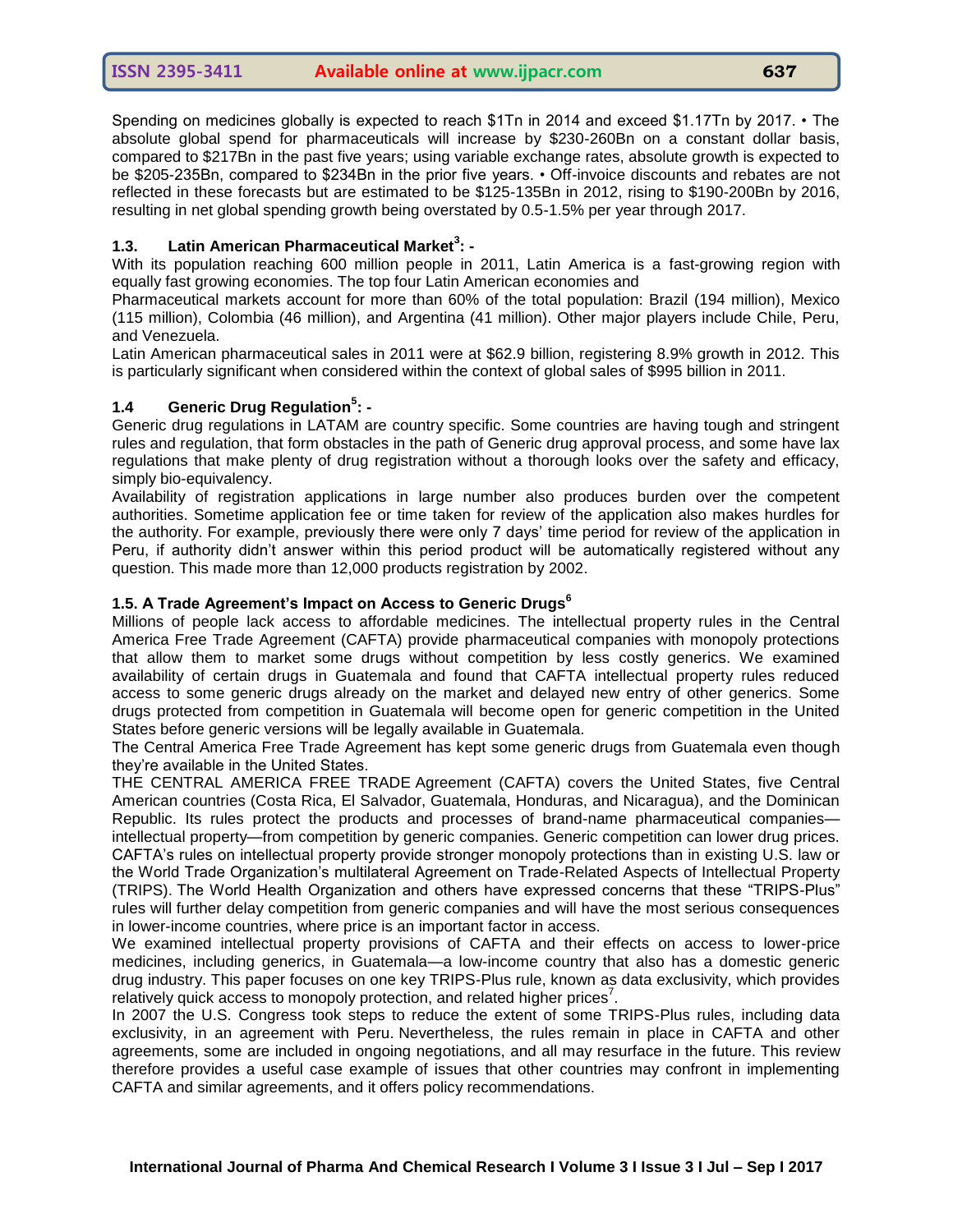#### **2. Scope and objective**

#### **Scope**

Main aims to provide the strategic regulatory framework for the submission, to advise on procedures and formats, to collect, evaluates and compile the scientific data and information on the product in Central American countries and Mexico for market approval in those countries.

The **objectives** of the project include:

- 1. Compilation of all regulatory changes related to the generic drugs.
- 2. Make a comparative summary of deep-rooted and new-fangled regulations.
- 3. Highlight the modifications and alteration in pharmaceutical industries policies over these regulatory changes.
- 4. Determine the effectiveness and shortcomings of changes.
- 5. Catch on the details of procedure and requirements for generic drug registration.
- 6. Speculation of future aspects.

# **3. METHODS AND DISCUSSION**

#### **CENTRAL AMERICAN COUNTRIES**

#### **5.1. Costa Rica**

Costa Rica is located in Central America and borders Nicaragua to the north, Panama to the south, the Pacific Ocean to the west, and the Caribbean Sea to the east. It has a total area of 51,100 square kilometres and a population of 4,509,290 (2009). The population is mostly of Spanish ancestry and has a literacy rate of 96% $^8$ .

According to **Multilateral Evaluation Mechanism** [MEM] these are Following Costa Rican national institutions which provided information for dealing with the drug problem<sup>14</sup>.

• Costa Rican Institute on Drugs:

₀National Information and Statistics Unit on Drugs

- <sub>0</sub> Unit for Control and Oversight of Chemical Precursors
- ₀ Prevention Projects Unit
- ₀ Financial Intelligence Unit
- ₀ Unit for Seized and Forfeited Goods
- ₀ Legal Consultancy

Costa Rica's Regulatory framework on IP for pharmaceutical has been shaped by the Trade-Related aspects of TRIPS and CA

FTA-DR. since 1996, Costa Rica as a signature to the World Trade Organization [WTO] Agreement of TRIPS. This provided the baseline for IP protection for all WTO member countries. Costa Rica also adopted, along with all other WTO members, the 2001 Doha Declaration on TRIPS and public health, which clarified several TRIPS-Provisions on exemptions and exception contained in the agreement. For instance, it states that each member has the right to grant compulsory licenses and the freedom to determine the ground upon which such licenses are granted. It also clarifies that each member country is free to establish its own regime of exhaustion of IP rights without challenge. When CAFTA-DR come into force in January 2009. It introduced additional regulation that affected IP provisions applicable to the Pharmaceuticals market<sup>15</sup>.

#### **5.1.1. HOW HAVE CAFTA-DR'S IP RULES AFFECTED THE CCSS? <sup>16</sup>**

As the primary provider of Costa Rica's health care services. The CCSS has developed policy jointly with health ministry to provide universal medicine coverage under health rights regulations (CCSS and COMEX 2013). One of these policies is to define the essential medicine policy and the official medicine list, which includes those medicines deemed necessary to solve the majority of the population's health requirement. This list ensure that Cost Rica has access to the medication needed [CCSS and COMEX 2013]. The purchase and supply of medicines for the national population one of the most important activities of the CCSS, and it requires careful definition and management.

#### **5.1.2. Generic drug registration process**

MOH is the regulatory author in Costa Rica. For the registration of generic drug submit the dossier to the MOH and marketing of that drug get the approval from the CCSS. This is the one of the country to get the approval for marketing. 5 years is the license time for marketing.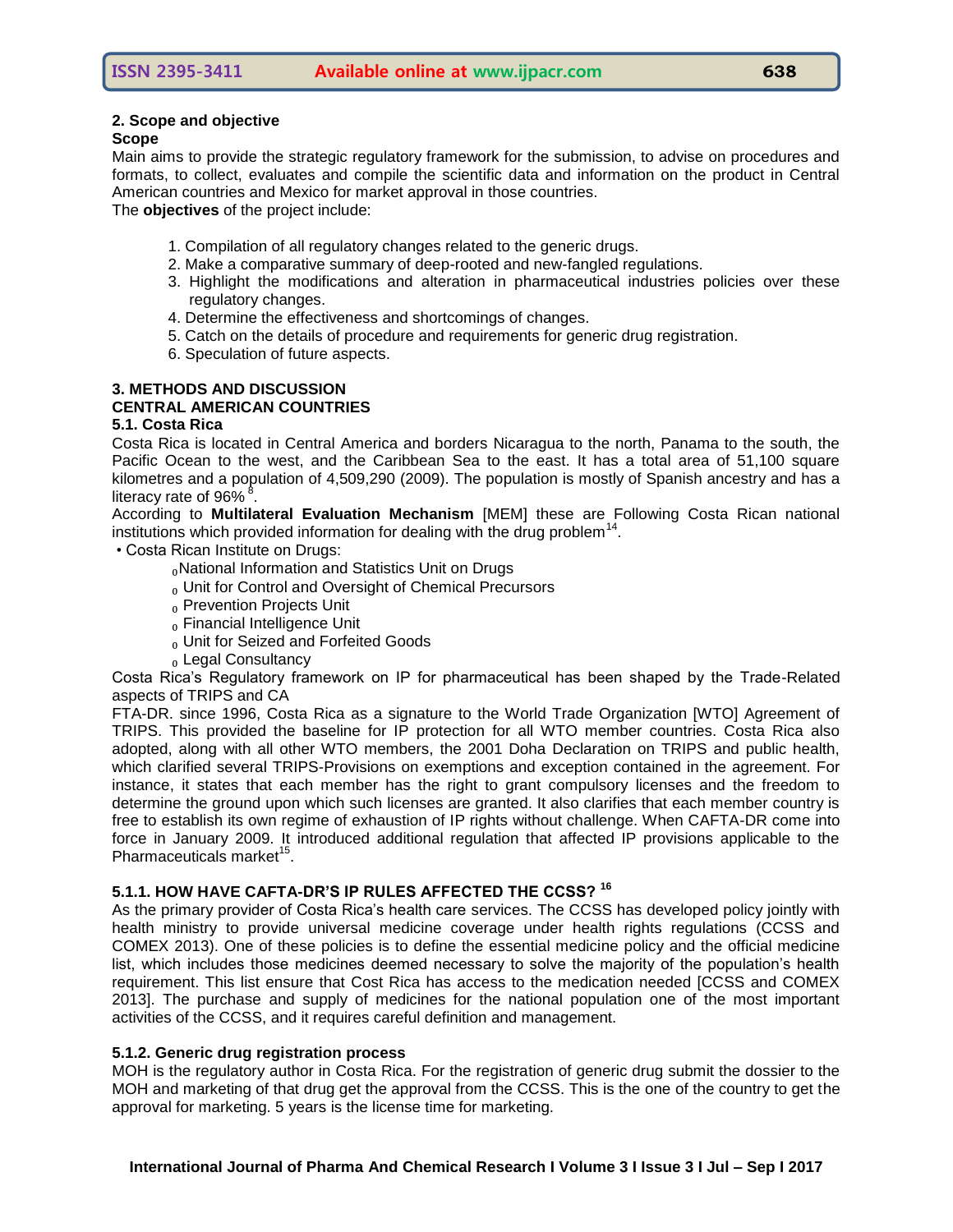Following data will submit to the MOH for getting the marketing of the generic drug. **Requirements**

- 1 COPP
- 2 Generic Letter
- 3 Qualitative-Quantitative Formula
- 4 Method of Analysis (Finished Product)
- 5 Validation of Method of Analysis (Finished Product)
- 6 Specifications of Finished Product
- 7 Stability Studies
- 8 Monograph/ Leaflet
- 9 Samples
- 10 Working Standard
- 11 CoA Of Finished Product
- 12 CoA Of Working Standard/Raw Material
- 13 Safety Data
- 14 Artworks
- 15 Power of Attorney

After submission of the dossier within 6 months get the notification with related to that generic drug approval.

Another point is along with the dossier we submit the 250 samples to that country, he assesses that samples for their country standards. All we are satisfied get the approval.

**Our fees:** By each product sanitary registration are US\$ 520.00, plus the official registration fees and filling the dossier examination tests ordered by the Ministry of Health, which will depend of the pharmaceutical specialty.

**Timeframe:** The sanitary registration process of pharmaceutical products can take about **12 or 15 months.**

#### **5.2. EL Salvador**

Control of Pharmaceutical Products El Salvador reports that the following laws and regulations are in force for the control of pharmaceutical products $17$ :

- Health Code (May 1988);
- Pharmacies Law (July 1927);
- Law Regulating Drug-related Activities (March 1991 and amended in 2003);

• Law on the Control and Commercialization of Substances and Products Containing Liquid Solvents and Inhalants for Industrial and Non-Industrial Use (September 1990);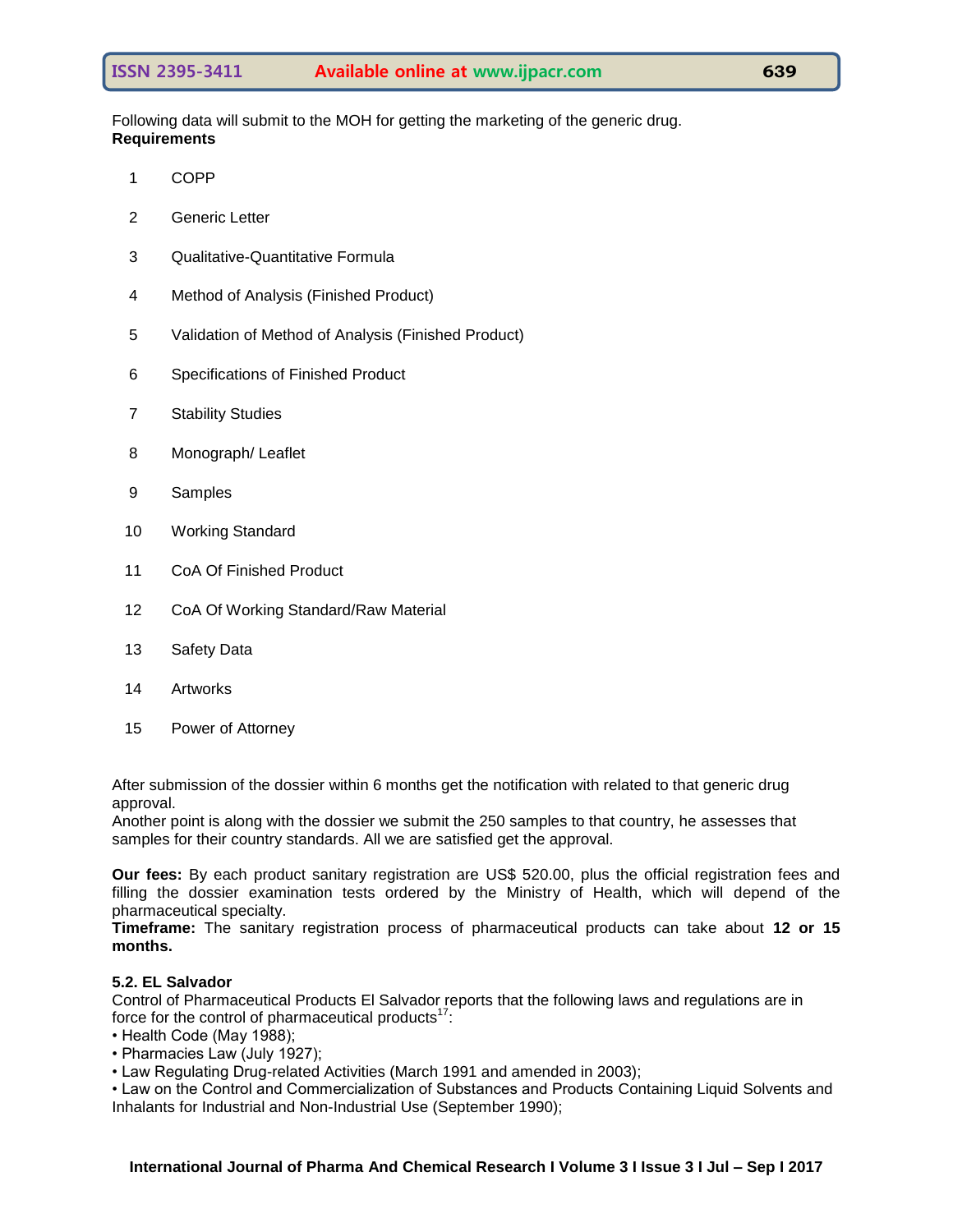- Regulation on Pharmaceutical Specialty Products (November 1959);
- Regulation of Narcotic Drugs, Psychotropic Drugs, and Additives (June 1988).

# **5.2.1. Procedure for registration of generic drug<sup>16</sup>**

The process of generic drug registration is same as that of Costa Rica. One of the special features in this country is batch cord interaction and Monograph of API. Batch cord interaction means in case of sampling process batch no's giving to that sample batch those ones are may be numbers r or latter's or both no's and latter's, why given that number to that batch must be explained in that dossier.

Another important point is for registration process, if the generic drug will be having any other country registration will having that copies also submit along with that dossier, it can help for easy to get the approval.

Remaining documents which is to submit are same that of the Costa Rica.

**Our fees:** By each product sanitary registration are US\$ 529.42, plus the official registration fees and external and internal examination, which will be asked by the Superior Council of Public Health during the registration process, which besides will give us the analysis type and its cost when we filed the Quality – quantitative Formula and the Free Sale Certificate.

**Timeframe:** The sanitary registration process of pharmaceutical products can take about **10 or 12 months.**

#### **5.3. Guatemala**

# **5.3.1 Guatemalan intellectual property laws<sup>16</sup>**

Intellectual property rules have been a contentious legislative issue in Guatemala since the late 1990s. Key provisions of the initial 1999 Law on Industrial Property, Accord 712.99, have been amended almost every year since it was adopted. The rules on data exclusivity were changed on every occasion. Legislators alternatively enacted data exclusivity in 2000 to run for a fifteen-year term on each covered drug, repealed it entirely in 2002, re-enacted it to provide a five-year term in 2003, and repealed it again in 2004, before codifying it with a five-year term after the approval of CAFTA in 2005.<sup>[16](http://content.healthaffairs.org/content/28/5/w957.full#ref-16)</sup> The United States threatened that Congress would not approve CAFTA unless Guatemala adopted laws that were harmonious with CAFTA on data exclusivity and other matters, prompting a letter of protest from some members of Congress. The United States is Guatemala's most important trading partner, acting as the market for 36 percent of Guatemalan exports and the source of 40 percent of its imports.

CAFTA passed in Guatemala's Congress in March 2005 and in the U.S. Congress—by two votes—in July 2005. It specifically states that trade agreements will prevail over the relevant domestic laws in the event of conflicts.

#### **5.3.2. Requirements for Generic drug registration**

- **1.** Basic Information
- **2.** Composition Ratio/ Q&Q Formula (original document with the company's letterhead, signed by quality control person).
- **3.** Original Validated Method of Analysis (original document with the company's letterhead signed by person responsible for method analysis).
- **4.** Certificate of Analysis (original document with the company's letterhead signed by person responsible for method analysis).
- **5.** Validation of Analytical Methodology
- **6.** Stability Tests (original document with the company's letterhead, signed by quality control person. All pages must be signed).
- **7.** Working Standard (WS)
- **8.** Two (2) samples.
- **9.** Product literature.
- **10.** Ingredient functions (Declare active ingredients and excipients)
- **11.** Usage, storage conditions and warnings.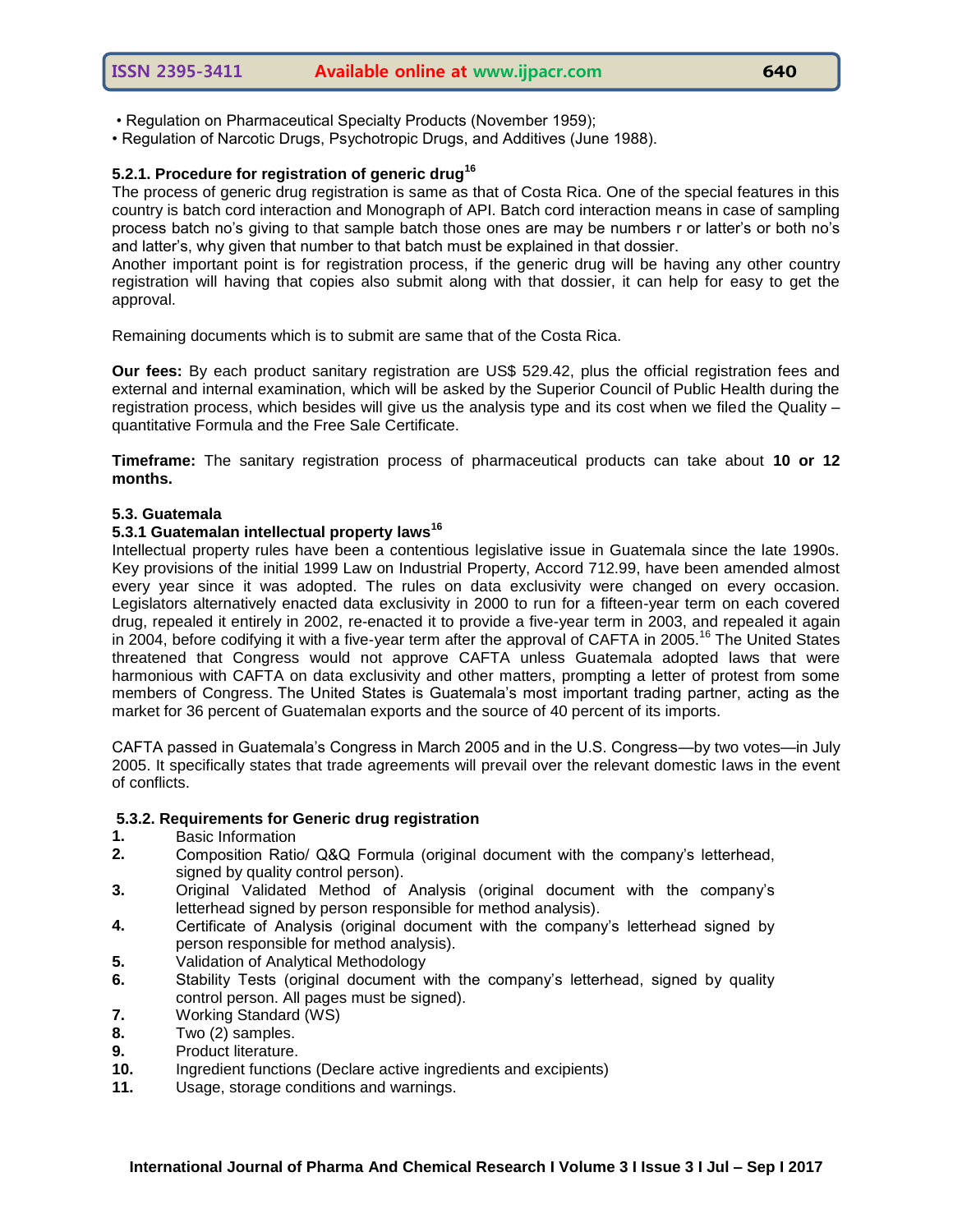#### **12.** Monograph

- **13.** Original and copy of packaging artwork (copy can be colour scan as long as it is 100% legible).
- **14.** Certificate of Free Sale with GMP (Good Manufacturing Practices) statement issued by the appropriate Health Authority (Notarized and Consularized)

#### **Documents mentioned to be Legalized**

- **1.** Certificates of Free Sale should be notarized and consularized for high risk foods, cosmetics and pharmacy products only
- **2.** All documents should be originals & should be properly signed / sealed.
- **3.** All %'s should be precise, no ranges.
- **4.** Documents what are required to be legalized at the CR Consulate in New Delhi are;
	- Quality-Quantitative Formula
	- Free Sale Certificate (free sale certificate must include the product name)
	- GMP Certificate
	- Stability studies

**Our fees:** By each product sanitary registration are US\$ 620.00, plus the official registration fees and filling the dossier examination tests ordered by the Ministry of Health, which will depends on the pharmaceutical specialty.

**Timeframe:** The sanitary registration process of pharmaceutical products can take about **12 or 15 months.**

#### **5.4. Honduras**

Intellectual Property Protection Regulatory Data Protection Neither country has effectively implemented its international obligations, arising from the World Trade Organization Agreement on Trade-Related Aspects of Intellectual Property Rights (TRIPS) and the CAFTA-DR, related to the protection of pharmaceutical test and other data. The Government of Honduras published draft regulations for consultation in 2008, but the regulations for effectively implementing regulatory data protection were not promulgated. Similarly, the health authorities in Nicaragua have yet to promulgate a clear and transparent regulatory data protection mechanism that would comply with the CAFTA-DR. Measures for the Effective Enforcement of Patents Neither country has effectively implemented its international obligations, arising from CAFTA-DR Article 15.10.2, related to the effective enforcement of patents, including those obligations which would prevent patent infringement. The Government of Honduras published draft regulations in 2008, but the regulations for implementing effective enforcement mechanisms were not promulgated. Similarly, the Government of Nicaragua has yet to implement effective mechanisms for enforcing patents prior to marketing approval decisions.

# **5.4.1. Honduras Generic Drug Registration<sup>18</sup>**

#### **Proposal for El Salvador Sanitary Registration of generic drugs:**

The following information is an actual March, 2011 proposal requested to Gold Service, a Layer Firm located in Central America that we serious recommend.

#### **Requirements**

- 1. A special POA granted to our attorneys. This document must be duly authenticated by a Salvadoran Consulate or by Apostille. We'll provide the draft once our offer is accepted.
- 2. FREE SALE CERTIFICATE. This document must contain the manufacturing good manners. This document expires two years after its date of issuance and must be duly authenticated by a Salvadoran Consulate or by Apostille.
- 3. MANUFACTURING GOOD MANNERS CERTIFICATE. This one is needed just in case the before one don't include it. This document must be duly authenticated by a Salvadoran Consulate or by Apostille.
- 4. Original Quality quantitative Formula. This document must be signed by the person in charge to prepare the same and must express the units in the International system. The name of scientist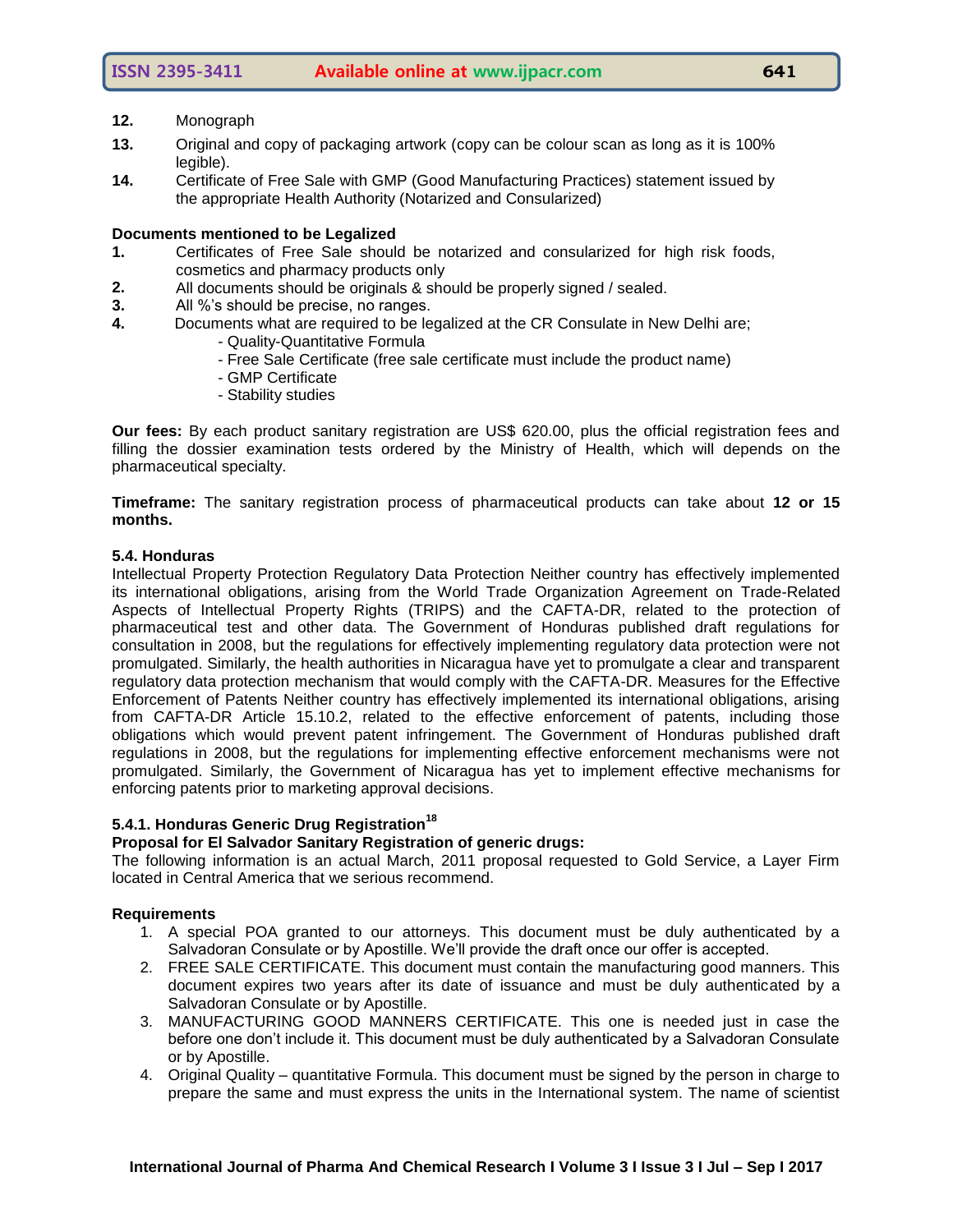and part of the plant must be declared in case the formulation contains vegetables species. (Don't must be qualitative one) And must be identical to the one expressed in the Free Sale Certificate.

- 5. Terminated Product Analysis Method. This document must include the requirement of validation authenticated by a Salvadoran Consulate or by Apostille.
- 6. Stability Study
- 7. Terminated Product Analysis Method Original Certificate. This document must be for the lot numbers of samples to present and must be signed and sealed by the responsible people.
- 8. Packaging Project (primary or scheme including details of how many units are in blister and secondary) as such will be marketed, in Spanish. The label must include: information on the product, formula per unit dose, registration number, date of manufacture and expiry date, or date by which the product should be consumed. Sales mode and route of administration among others.
- 9. Samples of the products, which expiration can't be lower than six months at the filling date of the application. We recommend that the samples be issued to be valid for a year at least.
- 10. Working standard or actives in an amount not less than 1 gram and its corresponding analysis certificate. This document must be issued to be valid for a year at least at the filling date.
- 11. Chromatograms and absorption spectra of the batch of samples that will be registered.
- 12. Drug information and literature (for prescribing information)
- 13. Chemical Monograph of the active.

**Our fees:** By each product sanitary registration are US\$ 650.00, plus the official registration fees and filling the dossier examination tests ordered by the Ministry of Health, which will depend on the pharmaceutical specialty.

**Timeframe:** The sanitary registration process of pharmaceutical products can take about **12 or 15 months.**

#### **5.5. Nicaragua**

Nicaragua's standards system is not well developed due to lack of adequate laboratory equipment and funding. The Ministry of Development, Industry and Commerce (MIFIC) is responsible for the formulation and implementation of the requirements and standards that local and foreign companies must follow in order to sell their products in the local market.

# **5.5.1. Nicaragua Authorizes Honduran Pharmaceutical Chain<sup>16</sup>**

The government claims that the delay in the adoption of the eight outlets claimed by the company is due to red tape and not obstacles to investment.

"There is no obstruction. What there is a process that must be met, and well, we have no problem with the eight more pharmacies added," said Orlando Solorzano, the Minister of Development, Industry and Trade (Mific) to Elnuevodiario.com.

The United Association of Pharmacies in [Nicaragua](http://en.centralamericadata.com/en/search?q1=content_en_le:%22Nicaragua%22&q2=mattersInCountry_es_le:%22Nicaragua%22) (Afun) recorded 2600 pharmacies across the country of which 500 belong to the macro sector and the rest are small and medium sized enterprises that could be at risk from the opening of Kielsa establishments in the country.

Solorzano said that currently there is no risk but if that were to happen the laws to prevent unfair competition would apply. "The same laws establish that when dealing with business mechanisms that tend to suppress competition taking advantage of their dominance, our own competition and consumer protection laws also establish that this is not possible," he added.

#### **5.5.2. Requirements for registration of generic drug<sup>18</sup> Requirements:**

- 1. A special POA granted to our attorneys. This document must be duly authenticated by a Nicaraguan Consulate. We'll provide the draft once our offer is accepted.
- 2. FREE SALE CERTIFICATE. This document must be duly authenticated by a Nicaraguan Consulate.
- 3. Original Quality quantitative Formula. This document must be duly authenticated by a Nicaraguan Consulate and signed by the person in charge to prepare the same and must express the units in the International system. The name of scientist and part of the plant must be declared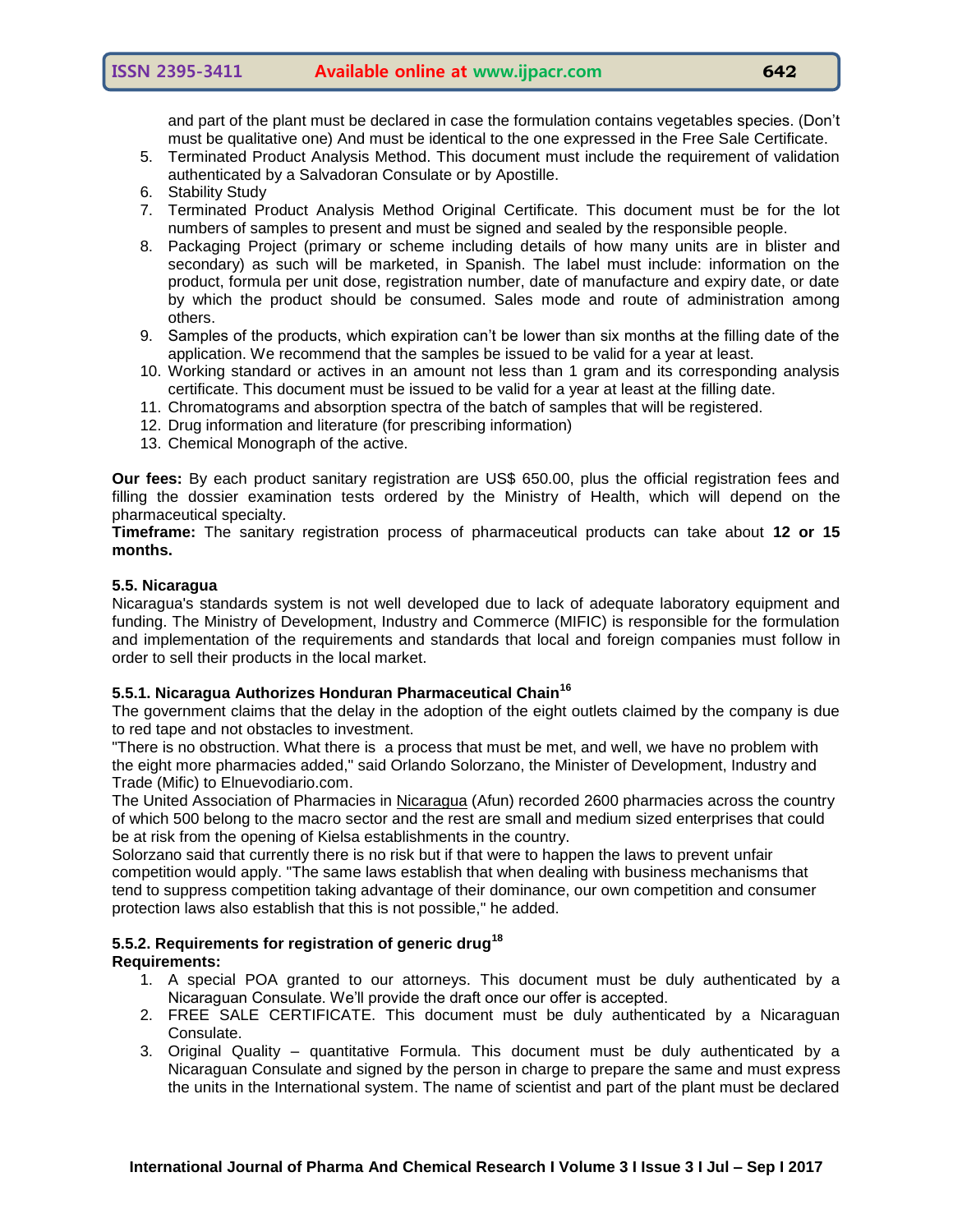in case the formulation contains vegetables species. (Don't must be qualitative one) And must be identical to the one expressed in the Free Sale Certificate.

- 4. MANUFACTURING GOOD MANNERS CERTIFICATE. This document must be duly authenticated by a Nicaraguan Consulate.
- 5. Terminated Product Analysis Method Original Certificate. This document must be for the lot numbers of samples to present and must be signed and sealed by the responsible people.
- 6. Trademark certificate just in case the owner of the product market the product in different way than generic.
- 7. Terminated Product specifications, tests and methods.
- 8. Stability Protocol Studies.
- 9. Flow Diagram Product Manufacturing
- 10. Product secondary packaging
- 11. Commercial substantiation of the product;
- 12. Samples of the products, which expiration can't be lower than six months at the filling date of the application. We recommend that the samples be issued to be valid for a year at least.
- 13. Working standard or actives in an amount not less than 1 gram and its corresponding analysis certificate. This document must be issued to be valid for a year at least at the filling date.
- 14. Product labels;
- 15. Drug information and literature (for prescribing information)
- 16. Chemical Monograph of the active.

**Our fees:** By each product sanitary registration are US\$ 632.00, plus the official registration fees and external and internal examination, which will be asked by the Ministry of Health pending to the kind of the product to be registered, and the analysis costs depends of the product pharmaceutical specialty. The fee payment receipt will be provided by the authority before to file the application

**Timeframe:** The sanitary registration process of pharmaceutical products can take **about 12 months.**

#### **5.6. Panama**

According to Decree 93 of February 16, 1972, the Regulation on Registration of Pharmaceutical Specialties, almost all pharmaceuticals must be registered in Panama, The Ministry of Health controls the registration process and works in conjunction with the National University of Panama and specialized laboratories to review applications. In evaluating an application, the Ministry compares the safety and therapeutic advantages of the drug with similar products, and bases its decision on these comparisons<sup>18</sup>.

The following information must be included in a registration application:

- 1. Trade mark or generic name of product;
- 2. Name and address of manufacturer and distributor;
- 3. Dosage form and route of administration;
- 4. Name of the responsible pharmacist;
- 5. Details of therapeutic class;
- 6. A sample of the container
- 7. Complete formula of finished dosage;
- 8. Draft of proposed packaging copy and package insert;
- 9. Active ingredients;
- 10. Indications;
- 11. Contraindications;
- 12. Warnings, precautions;
- 13. Recommended route of administration;
- 14. Draft outline of proposed information to the medical profession;
- 15. Recommended dosage: usual dose, frequency, range;
- 16. Summary of pharmacological data and data relevant to proposed use;
- 17. Summary of all clinical trials; and
- 18. Data on adverse reactions and drug interactions.

Panama also requires that any "physician-oriented" information be included with the registration application. It takes an average of 2 years for a full registration application to be approved. Drugs that are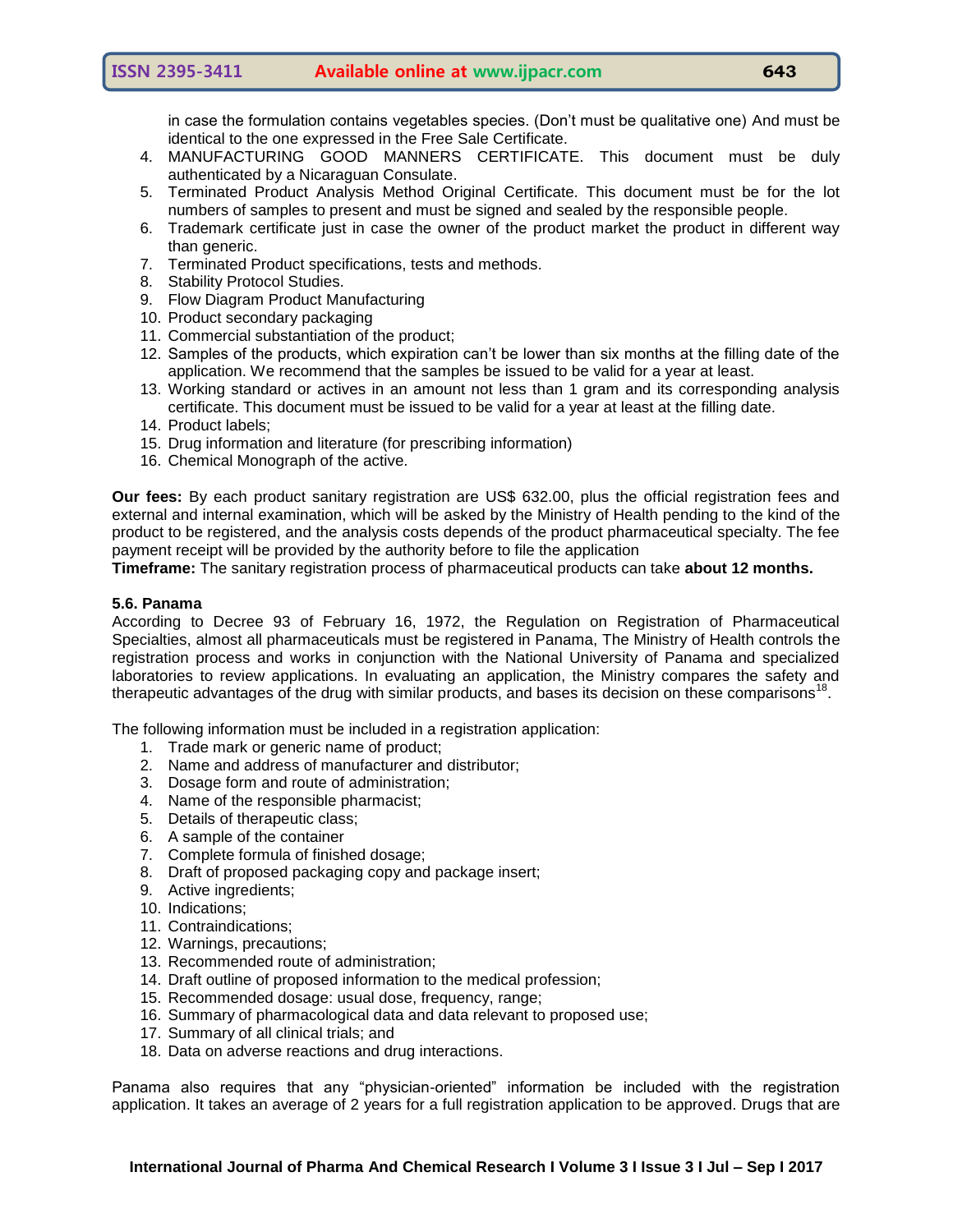not new chemical entities and that already are listed in locally approved pharmacopoeias are subject to lesser requirements, which include provision of a Free Sale Certificate, a Certificate of Analysis, the product formula, and samples of the product.

Printed packaging copy and package inserts also must be reviewed at the time of registration. The following information, in Spanish, is required on the package label:

- 1. Qualitative and quantitative formula;
- 2. Strength and pack size (contents);
- 3. Registration number;
- 4. Trademark;
- 5. Manufacturer's name and address;

6, Statement that dose must be as prescribed by physician, and that sale is subject to prescription; and

7. Expiration date and batch number.

Package inserts are not required for all products. The decision to include a package insert is left to the discretion of the manufacturer, but there are legal requirements for their content if an insert is included. Inserts usually are physician oriented. Companies are not required to notify the government of changes in labelling for registered products.

# **5.6.1. Registration procedure for Generic Drugs**

This is also same like Costa Rica but main difference in panama country registration BE report of that drug must submit in panama regulatory authority, accelerate and long term stability date submit compulsory, these reports are submitted in dossier of drug and Inter changeable certificate of BE study is submit. Batch code interpretation submit in dossier to regulatory authority

Three different justification latter are submitted in dossier, in that latter having following information

- 1. The Identification, Average Weight, Friability and Uniformity of dosage Units are not included at stability studies. These tests are not proving evidence of chemical stability of the product nor the performance of the pharmaceutical form, instead of that, those are QA tests and for that reason they aren't included at study of stability.
- 2. Accommodate the changes over a period of shelf life there is a difference in specification for release and stability specification
- 3. Submit long term stability study for the product.

#### **MEXICO**

Mexico has access to the most well-established and emerging pharmaceutical markets in North and Latin America. The strength of the Indian pharmaceutical industry is in utilising the country's skills in organic synthesis and process engineering, which is facilitating the rapid development of cost-effective  $t$ echnologies without compromising on quality $^{20}$ .

In addition to this, India holds the largest number of US Food and Drugs Administration licenses for their manufacturing facilities. It also holds the largest Drug Master Files, which are used to penetrate the generic drugs market.

India has invested millions of pounds in Mexico, with Indian giant pharmaceutical companies such as Ranbaxy Laboratories and Wockhardt Limited leading the way in the expansion of generic drugs in Mexico. Today, India holds the largest portion of generic drug manufacturing in Mexico along with the export of Ayurveda medicines.

# **1. The changing Mexican healthcare system<sup>21</sup>**

The expanding production and distribution of generic medicines within the public health sector has been greatly influenced by Mexico's changing healthcare system. The Mexican healthcare system was developed under the presidency of Vicente Fox in 2000 with a simplified system designed to provide millions of families with healthcare. As a result, generic drugs generate \$2bn (£1.31bn) in annual sales, which has translated into a domino effect whereby increasing numbers of people are accessing medical services, including purchasing over-the-counter (OTC) and prescription medications.

In addition, the Mexican Government has also changed its mindset regarding innovative medicine, with the Business Monitor International (BMI) forecasting a Growth Domestic Product (GDP) growth from 2.7 to three percent in 2013. This is due to the Mexican Government's approval of the production of innovative drugs by giant pharmaceutical companies, as well as increasing patient access to anti-cancer drugs.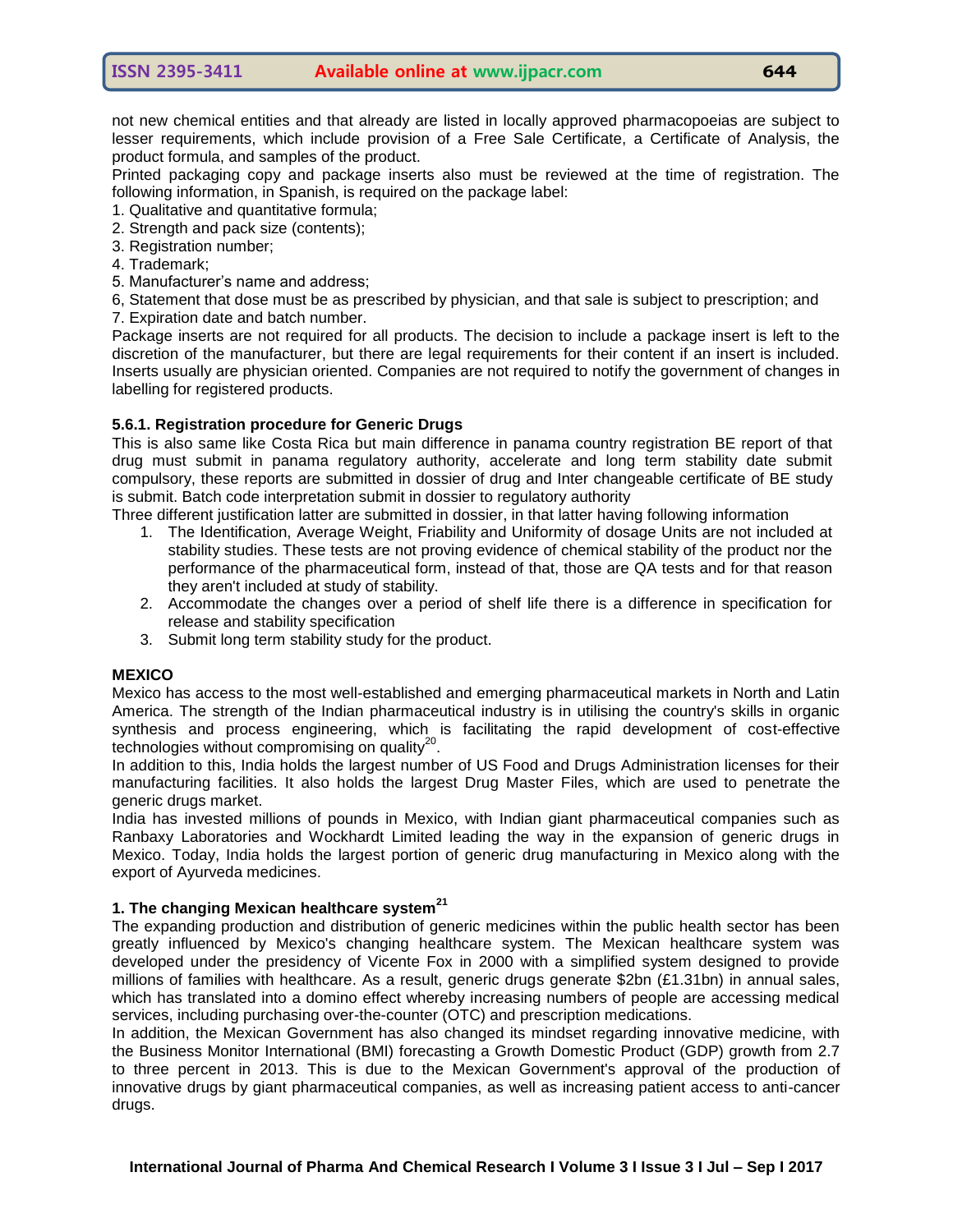This projection in GDP was made at the beginning of 2011, when Mexico's Ministry of Health and the Mexican Association of Industrial and Pharmaceutical Research gave a joint press conference to officially introduce 31 types of innovative drugs for cancer, hepatitis C and rare genetic syndromes, among others. In addition, in February 2012, the Mexican Federal Commission for Protection against Health Risks (COFEPRIS) agreed to the introduction of three active drug substances that are present in medicines used in treating cancer, osteoporosis and degenerative disease.

―Today, India holds the largest portion of generic drug manufacturing in Mexico along with the export of Ayurveda medicines." In 1991, the Mexican Government established laws protecting intellectual property rights. This gave pharmaceutical companies an incentive to produce high-quality and affordable medications in Mexico. The protections also gave well-established companies exclusive rights to manufacture products in and out of Mexico.

To date, the pharmaceutical industry is the second largest manufacturing sector in the Mexican economy, second only to the automobile industry. There are 400 pharmaceutical companies that dominate the Mexican industry, most of which are multinational companies manufacturing 80% of the nation's pharmaceuticals.

Among the big names are Pfizer Corp., Novartis AG, Merck & Co. and Sanofi. Japanese companies such as Taisho Pharmaceutical Holdings Co. Ltd. have also been positioning themselves as major players in the Mexican pharmaceutical industry. Taisho, which popularised the energy drink Lipovitan, acquired four Mexican pharmaceutical companies in 2012. This illustrates just how fast the industry is evolving as new players enter the scene.

#### **2. Regulatory framework in Mexico**

The main regulatory framework in relation to medical products is set out in the following federal laws:

1. General Health Law (Ley General de Salud) (LGS) (Latest Update 19-03-2014)

2. Health Law Regulations (Reglamento de Insumos para la Salud) (RIS)

# **3. GENERIC DRUG REGISTRATION<sup>22</sup>**

In Mexico, the drug registration procedure will depend on the type of product that it is intended to get registered. The formal application process starts when a pharmaceutical company takes the compilation of documents known as the *application dossier* to the COFEPRIS office. After document submission, The reviewers at the COFEPRIS will read everything very thoroughly and will address any question they might have about the data on the dossier in the form of a letter, commonly called deficiency letter, officially called *prevention* in Mexico. The official timeline for an answer is 6 months.

Until last year, the norm was between 1 and 2 years. Last, year, a new option was introduced which contemplates the possibility of having third parties (consultants) previously evaluated and approved by COFEPRIS, do a pre-evaluation of the dossiers, which expedites the posterior revision by COFEPRIS, and at the same times lightens the burden for the evaluators at the health authority, allowing a quickest revision of all submissions.

# **4. AUTHORIZED THIRD PARTIES<sup>23</sup>**

Authorized third parties are persons authorized by the Federal Commission for the protection against sanitary risks (COFEPRIS) to support the authority in monitoring and surveillance health through various analytical testing, sampling or verification acts or to perform bioequivalence or bioavailability studies.

The pharmaceutical company that want to register a drug product, contacts an authorized third party, which is an independent professional or company authorized by the health authority by having a separate and well defined procedure. License of an authorized third party will be valid for 2 years after that there is a requirement to re-register it.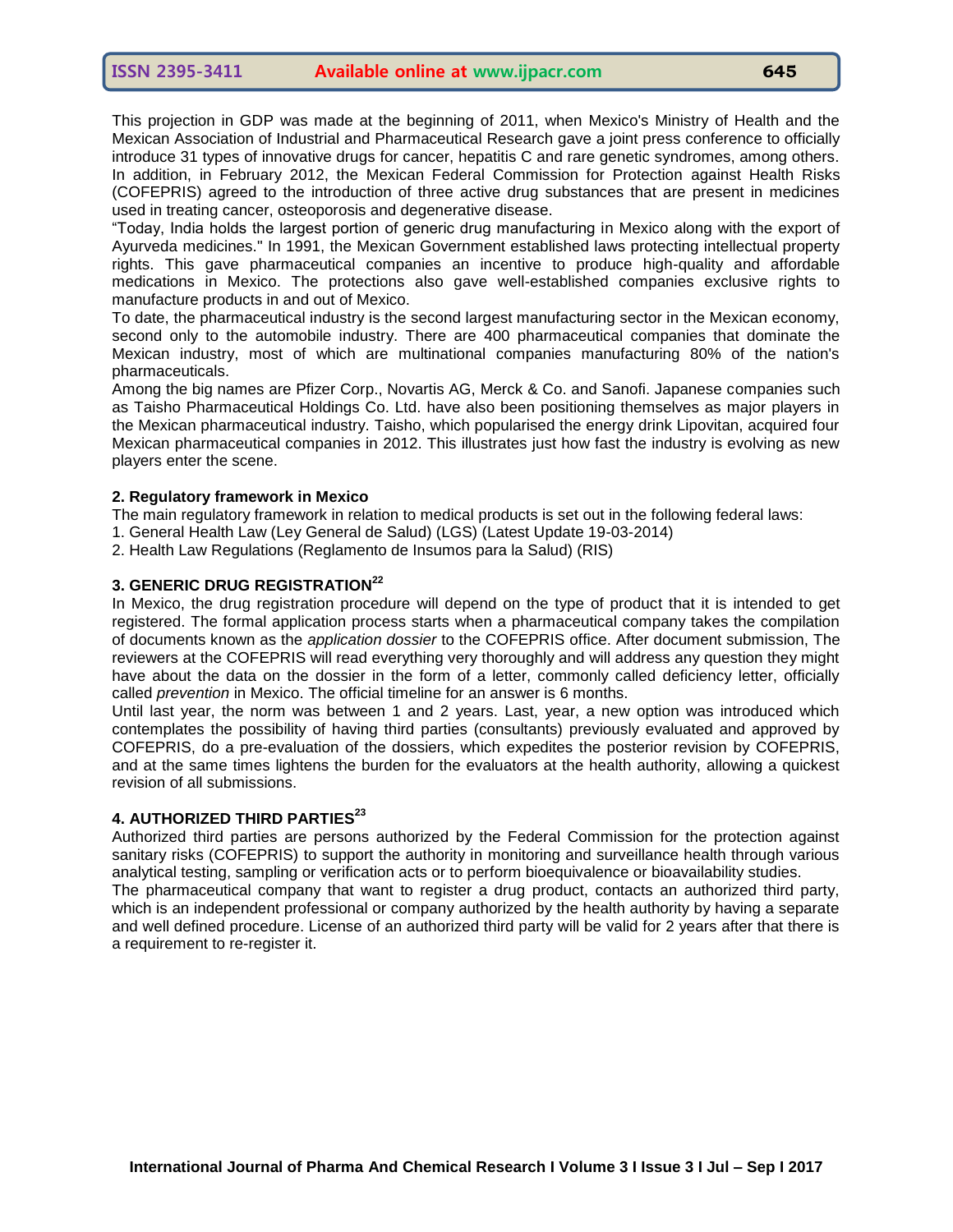| <b>New Molecules</b><br><b>Module I.</b> Legal/Administrative information<br><b>Module II.</b> Quality information<br><b>Module III.</b> Preclinical studies | Orphan drugs                                                                                                                                           |
|--------------------------------------------------------------------------------------------------------------------------------------------------------------|--------------------------------------------------------------------------------------------------------------------------------------------------------|
|                                                                                                                                                              | <b>Module I.</b> Legal/Administrative information<br><b>Module II.</b> Quality information<br><b>Module III.</b> Justification of 'orphan drug' status |
| <b>Module IV.</b> Clinical studies<br><b>Vaccines</b>                                                                                                        | <b>Module IV.</b> Preclinical studies<br><b>Module V. Clinical studies</b><br>Generic drugs                                                            |
| <b>Module I.</b> Legal/Administrative information<br><b>Module II.</b> Quality information                                                                   | <b>Module I.</b> Legal/Administrative information<br><b>Module II.</b> Quality information                                                             |
| <b>Module III.</b> Preclinical studies<br><b>Module IV. Clinical studies</b>                                                                                 | <b>Module III.</b> Bioavailability and/or bioequivalence                                                                                               |

# **Table 1: TYPES OF REGISTRATION AND DATA REQUIREMENTS**

# **5. [Generic Market in Mexico up to](http://latampharmara.com/2014/03/05/generic-market-in-mexico-up-to-84/) 84%**

The volume of generic drug products consumed by the Mexican population grew from 54% to 84% in the last three years, was announced by Mikel Arreola, Commissioner for the COFEPRIS, the Mexican regulatory agency. The announcement was made at the opening of a training session on marketing authorization of allopathic medicines of the Interchangeable Generic Drug Product Manufacturers Mexican Association (Association Mexicana de Fabricants de Medicaments Generics Interminable – AMEGI).

Dr. Arreola highlighted that Mexico is the world leader in generic drug consumption, and that the Mexican people has overcome the myth that generic products are of poorer quality, safety and efficacy profile than those offered by innovative brands. He also mentioned that, thanks to expedite approval of these products, considerable savings are possible, both of out-of-pocket medicines expenditure, and public healthcare costs. **Generic products now represent 52% of market share**, the remaining 48% corresponding to innovative.

In the last 29 months COFEPRIS has approved 261 generics of 29 APIs that lost market exclusivity of intellectual property protection.

#### **6. CHECKLIST FOR GENERIC DRUG REGISTRATION:**

MODULE INFORMATION **I. LEGAL & ADMINISTRATIVE INFORMATION** Application MX fees payment MX Sanitary License MX *MAQUILA* agreement MX Packing information if the packaging is done in MX Name, address, Sanitary License & Packaging type Distributor information if it applies MX Name, address, Sanitary license & Packaging type MX Notification of Sanitary Responsible MX Label project MX Insert (if applicable) MX Prescribing Information (long and reduced version) MX Certificate of Good Manufacturing Practice (I) of the drug (S) manufacturer and Finished product(s) site(s) IN For foreign-made drugs, in addition to above: Free Sale Certificate or Certificate of Pharmaceutical Product IN Clinical trials in Mexican Population MX Letter describing the activities to prevent the potential risk of the product IN Letter of representation or Power of Attorney mentioning the product IN Brand name (commercial) MX Patent declaration letter MX Information about NO site requirement (in national territory, if applicable). A document certifying the legal representative in Mexico. MX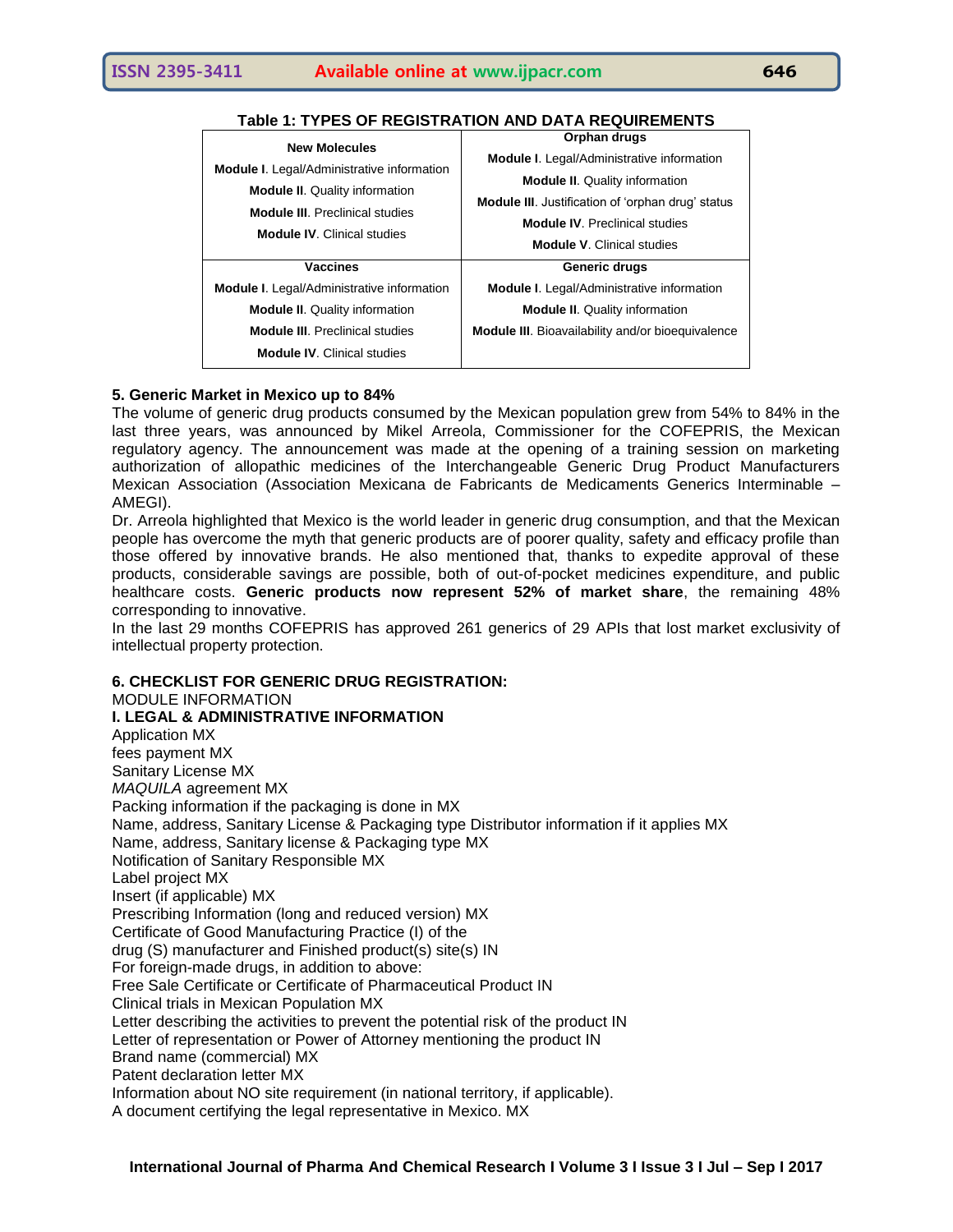Agreement with 3rd party authorized for quality control analysis (where the importer or legal representative is not a subsidiary) MX Country Manufacturer License of the manufacturer IN Conclusions of the New Molecules Committee Meeting MX **II. QUALITY INFORMATION** Drug Information Layout of the synthesis pathway with controls IN Validation of the manufacture process IN Chemical name IN Chemistry structure, formula, molecular weight IN Characterization of the structure by an analytical test IN Properties IN Related Substances, Degradation products, impurities & residual solvents IN Specifications IN Pharmacopeia References IN Analytical Method IN Validation of the analytic methods not pharmacopeia's IN COAs IN No. Of three batches Analytical evidence (chromatograms/spectrograms) IN Container-Closure System Information IN Stability Report Long term & Accelerated IN of the three batches of the COA Additives In case of New additives IN MSDS IN In case of human or animal derivative additives IN Non-adventitious agents certificate IN Pharmacopeia references IN Specifications IN Analytical Methods IN Validation of the analytic methods not pharmacopeia's IN COAs Supplier and Manufacturer IN Finished Product Specifications and pharmacopeia References in case IN Analytic Methods IN Validation of the analytic methods not pharmacopeia's IN

Analytic evidence (chromatograms/spectrograms, data sheets) IN

COAs by the manufacturer IN Mention the No. Of Batch of the batches included, it must be at least 3 for the highest and lowest strength and 1 for the middle strengths Analytic evidence (chromatograms/spectrograms, data sheets) IN

Pharmaceutical Development Report INs

Qualitative- Quantitative Formula IN

Manufacture process description IN

Layout of the manufacture process with controls in process IN

Manufacture records of the stability batches IN

Packaging record for the presentations in the stability batches IN

Leak test IN

Stability Protocol IN

Stability report with conclusions IN The stability report must be of the same batches example included in the COA and manufacture records and in the sample container-closure system you present for Mexico Market Chromatograms of the beginning and the end of the study, with data sheets IN

Container-Closure System Description of the container-closure system (primary & secondary) IN

The container-closure system must be the same described in Specification IN the stability reports.

Analytic Methods IN

COAs Supplier and Manufacturer IN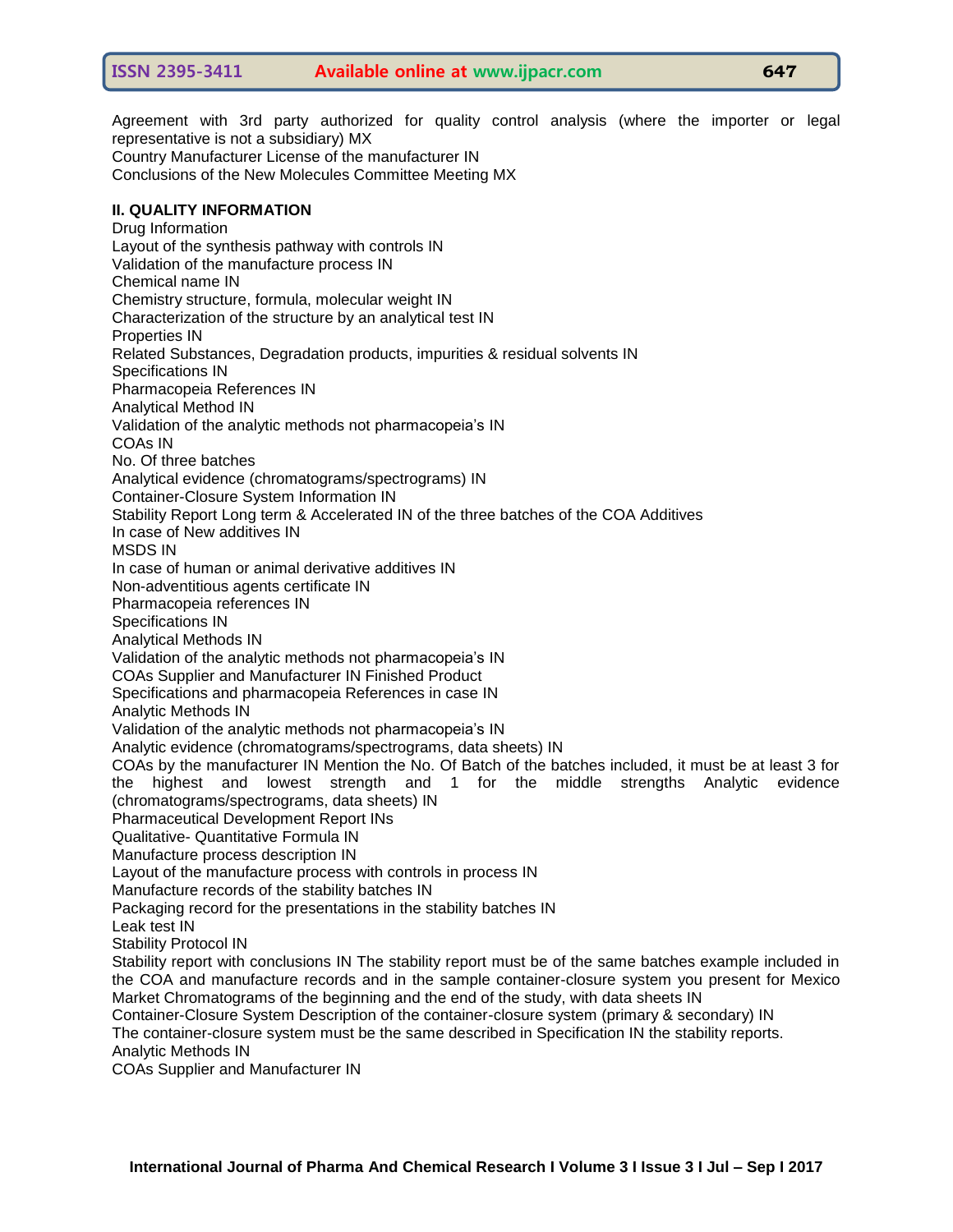# **III. INTERCHANGEABILITY OR BIOEQUIVALENCE TEST**

Authorized protocol of the BE studies by COFEPRIS MX Dissolution profile made in Mexico by 3rd party MX Report of the BE studies by the 3rd party MX

#### **Registration Fee: (2014) Generic drug products** 62270 MXN **Innovative drug products** 111341 MXN **Homeopathic herbal and vitamin products** 14807 MXN **4. CONCLUSION**

Medicine regulation is a legislated function of any regulatory authority in a country. As such, the authority is accountable to the citizens of the country regarding the availability, efficacy, quality, and safety of medicines.

In Central American regions are not having the certain registration procedure. There are small differences in between regions. Most countries required some additional documents that is not part of Modules 2–5 of the CTD, some of which might also be challenging to obtain.

Several similar reciprocity agreements have been reached including one between Mexico and Chile, and a recent one involving Mexico, Chile, Colombia, and Peru. The Mexican regulatory agency, the Federal Commission for the Protection from Sanitary Risks (COFEPRIS) has also been in talks with the European Medicines Agency (EMA) regarding mutual recognition of GMP information as well, indicating a strong interest in pursuing more regulated markets. On the  $28<sup>th</sup>$  September 2012, the Chilean Public Health Institute and the Mexican federal Commission for sanitary Risk (COFEPRIS) subscribed to a cooperation agreement that will allow for the harmonization of requirements and regulatory aspects of drug production, including vaccines within the Americas region, breaking the barrier present in many countries. The agreement, which is still at the "memorandum of understanding" (MOU) stage, is a bilateral mechanism that is eventually expected to allow the mutual recognition of marketing authorizations, inspections visits and Good Manufacturing Practices (GMP) certification. COFEPRIS also holds equivalence agreements with Health Canada and the FDA for the regulation of drugs and medical device products. Mexico has also signed other equivalence MOUs with El Salvador and Ecuador, and a MOU is in the making with Colombia.

These differences are due to the different environmental conditions, races, life style and regulatory framework. Some regulatory agencies are unable to monitor whole process of drug development due to poor infrastructure and unavailability of resources. So, these countries are relying upon the developed countries and accept their data. This results in preparation of piles of document, increase in expenses and spending a lot of time to file a generic application and getting marketing authorization for generic drug. There is needing for harmonization's other will be a common format for different countries for the approval or marketing authorization of generic drugs. This harmonization procedure would benefit the generic industries by saving time and money for generic authorization. There is strong need for harmonization at a global level.

As emerging markets capture a greater share of the global pharmaceutical market, LATAM countries are altering and adapting their regulations to compete with the quality expectations of highly regulated markets like the EU and U.S., while addressing their own sourcing needs. Local authorities in the region are eagerly learning from each other and from other international agencies. There is rapid acceptance of new technologies and paradigms but above all, there is a fundamental driver: genuine concern for access to new therapies for local patients.

#### **REFERENCES**

- 1. The Outlook for Pharmaceuticals in Latin America. [Internet] [Cited 2013 Dec 28]. Available from: [http://www.prnewswire.com/news-releases/the-outlook-for-pharmaceuticals-in-latin-america-](http://www.prnewswire.com/news-releases/the-outlook-for-pharmaceuticals-in-latin-america-183335601.html)[183335601.html](http://www.prnewswire.com/news-releases/the-outlook-for-pharmaceuticals-in-latin-america-183335601.html)
- 2. The Global Use of Medicines: Outlook Through 2015. Report by the IMS Institute for Healthcare Informatics.[Internet] 2011 May. [Cited 2013 Sep 20]. Available from: <http://www.imshealth.com/deployedfiles/ims/Global/Content/Insights/IMS%20Institute%20f> or%20Healthcare%20Informatics/Global\_Use\_of\_Medicines\_Report.pdf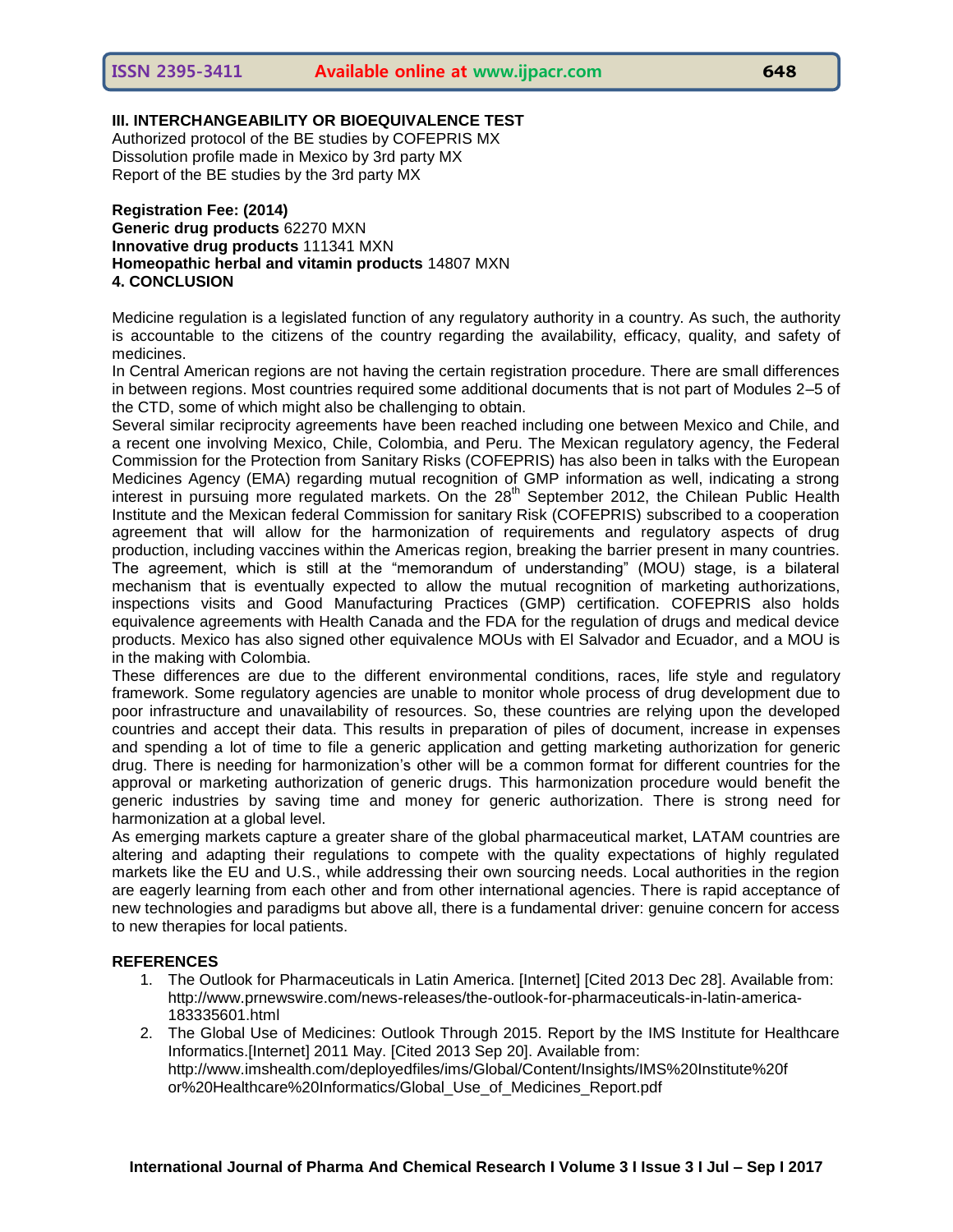3. Navigating Emerging Markets - Latin America. [Internet]. 2013 Apr [Cited 2013 Dec 23]. Available from: http://www.biopharminternational.com/biopharm/Regulation+and+Compliance/Navigating-

Emerging-Markets-mdash-Latin-America/ArticleStandard/Article/detail/810540

- 4. Handoo Shweta et al. A comprehensive study on regulatory requirements for development and filing of generic drug policy globally. International journal of pharmaceutical investigation.2012;2(3):99-105. DOI: 10.4103/2230-973X.104392
- 5. Cornejo Edson Meza. Medicine Prices, Availability, Affordability and Price Components in Peru. Health Action International Latin American Coordination Office. July 2007
- 6. Homedes Núria, Linares Roberto López & Ugalde Antonio. Generic Drug Policies in Latin America. HNP Discussion Paper. [Internet] 2005 Mar [Cited 2014 Jan 03]. Available from: http://siteresources.worldbank.org/HEALTHNUTRITIONANDPOPULATION/Resources/281627- 1095698140167/HomedesGenericDrugFinal.pdf
- 7. countries Núria Homedes1 & Antonio Ugalde2, Multisource drug policies in Latin America: survey of 10, Article Available in:<http://www.who.int/bulletin/volumes/83/1/64.pdf>
- 8. Prat Adriana G. A practical overview of requirements for drug registration in Latin America. Regulatory rapporteur. 2013 Sept; 10(9):5-10.
- 9. Badjatya et al. Overview of drug registration requirements for pharmaceuticals in emerging market. Journal of drug delivery and therapeutics. 2013;3(2):227-32.
- 10. Nuria Homeds, Multisource drug policies in Latin America: survey of 10 countries, Journal of drug delivery and therapeutics. 2005,83(1):64-70.
- 11. Felicia Knaul. CASE-STUDY of Costa Rica. International journal of case study report. 2012 July; 1-35.
- 12. Ramesh Bodla, Export registration of pharmaceuticals in rest of world countries (ROW), Journal of drug delivery and therapeutics. 2013;3(1):61-64.
- 13. Lokesh Reddy M. et al. / International Journal of Research in Pharmaceutical and Nano Sciences. 3(2), 2014, 122 - 131.
- 14. EVALUATION OF PROGRESS IN DRUG CONTROL 2007-2009, Organization of American States Discussion Paper. [Internet] 2005 Mar [Cited 2014 Jan 03]. Available from[:http://www.cicad.oas.org/mem/reports/5/Full\\_Eval/CostaRica%20-%205th%20Rd%20-](http://www.cicad.oas.org/mem/reports/5/Full_Eval/CostaRica%20-%205th%20Rd%20-%20ENG.pdf) [%20ENG.pdf](http://www.cicad.oas.org/mem/reports/5/Full_Eval/CostaRica%20-%205th%20Rd%20-%20ENG.pdf)
- 15. M. Sanchez, Costa Rica Five Years after CAFTA-DR: Assessing Early Results, 2012.Aug(1):90- 95

[https://books.google.co.in/books?id=NiXvCQAAQBAJ&pg=PA90&lpg=PA90&dq=regulatory+fram](https://books.google.co.in/books?id=NiXvCQAAQBAJ&pg=PA90&lpg=PA90&dq=regulatory+framework+for+pharmaceuticals+in+Costa+Rica&source=bl&ots=Uz-DWawrsL&sig=uR1skvsxjL6OrcLBiuz38oYCdII&hl=en&sa=X&ved=0CCEQ6AEwAGoVChMIkr6v5ITsxgIVRRqUCh0FswCe#v=onepage&q=regulatory%20framework%20for%20pharmaceuticals%20in%20Costa%20Rica&f=false) [ework+for+pharmaceuticals+in+Costa+Rica&source=bl&ots=Uz-](https://books.google.co.in/books?id=NiXvCQAAQBAJ&pg=PA90&lpg=PA90&dq=regulatory+framework+for+pharmaceuticals+in+Costa+Rica&source=bl&ots=Uz-DWawrsL&sig=uR1skvsxjL6OrcLBiuz38oYCdII&hl=en&sa=X&ved=0CCEQ6AEwAGoVChMIkr6v5ITsxgIVRRqUCh0FswCe#v=onepage&q=regulatory%20framework%20for%20pharmaceuticals%20in%20Costa%20Rica&f=false)

[DWawrsL&sig=uR1skvsxjL6OrcLBiuz38oYCdII&hl=en&sa=X&ved=0CCEQ6AEwAGoVChMIkr6v](https://books.google.co.in/books?id=NiXvCQAAQBAJ&pg=PA90&lpg=PA90&dq=regulatory+framework+for+pharmaceuticals+in+Costa+Rica&source=bl&ots=Uz-DWawrsL&sig=uR1skvsxjL6OrcLBiuz38oYCdII&hl=en&sa=X&ved=0CCEQ6AEwAGoVChMIkr6v5ITsxgIVRRqUCh0FswCe#v=onepage&q=regulatory%20framework%20for%20pharmaceuticals%20in%20Costa%20Rica&f=false) [5ITsxgIVRRqUCh0FswCe#v=onepage&q=regulatory%20framework%20for%20pharmaceuticals](https://books.google.co.in/books?id=NiXvCQAAQBAJ&pg=PA90&lpg=PA90&dq=regulatory+framework+for+pharmaceuticals+in+Costa+Rica&source=bl&ots=Uz-DWawrsL&sig=uR1skvsxjL6OrcLBiuz38oYCdII&hl=en&sa=X&ved=0CCEQ6AEwAGoVChMIkr6v5ITsxgIVRRqUCh0FswCe#v=onepage&q=regulatory%20framework%20for%20pharmaceuticals%20in%20Costa%20Rica&f=false) [%20in%20Costa%20Rica&f=false](https://books.google.co.in/books?id=NiXvCQAAQBAJ&pg=PA90&lpg=PA90&dq=regulatory+framework+for+pharmaceuticals+in+Costa+Rica&source=bl&ots=Uz-DWawrsL&sig=uR1skvsxjL6OrcLBiuz38oYCdII&hl=en&sa=X&ved=0CCEQ6AEwAGoVChMIkr6v5ITsxgIVRRqUCh0FswCe#v=onepage&q=regulatory%20framework%20for%20pharmaceuticals%20in%20Costa%20Rica&f=false)

- 16. Central America data.com (Business information), international registration **[The Pharmacy](http://www.centralamericadata.com/en/article/home/The_Pharmacy_Market_in_Costa_Rica)  [Market in Costa Rica,](http://www.centralamericadata.com/en/article/home/The_Pharmacy_Market_in_Costa_Rica)** *Monday, November 3, 2014,* Available from: [http://en.centralamericadata.com/en/search?q1=content\\_en\\_le%3A%22International+regulations](http://en.centralamericadata.com/en/search?q1=content_en_le%3A%22International+regulations%22&q2=mattersInCountry_en_le%3A) [%22&q2=mattersInCountry\\_en\\_le%3A](http://en.centralamericadata.com/en/search?q1=content_en_le%3A%22International+regulations%22&q2=mattersInCountry_en_le%3A)
- 17. EVALUATION OF PROGRESS IN DRUG CONTROL 2005–2006 EL SALVADOR, [Internet], [Cited 2006 Sep 2]. Available from; [http://www.cicad.oas.org/mem/reports/4/Full\\_Eval/EL%20Salvador%20-](http://www.cicad.oas.org/mem/reports/4/Full_Eval/EL%20Salvador%20-%20Fourth%20Round%20-%20ENG.pdf) [%20Fourth%20Round%20-%20ENG.pdf](http://www.cicad.oas.org/mem/reports/4/Full_Eval/EL%20Salvador%20-%20Fourth%20Round%20-%20ENG.pdf)
- 18. Market Research on Opportunities for Indian Pharmaceutical Industry In Panama, El Salvador, Honduras and Nicaragua. Book [Internet], 2011 Mar. Available from: [http://www.indianembassyinpanama.com/adminpart/uploadpdf/59614indempan-](http://www.indianembassyinpanama.com/adminpart/uploadpdf/59614indempan-PHARMACEUTICAL.pdf)[PHARMACEUTICAL.pdf](http://www.indianembassyinpanama.com/adminpart/uploadpdf/59614indempan-PHARMACEUTICAL.pdf)
- 19. Regulatory Affairs in Latin America. ANMAT: the Argentinean Health Authority. [Internet] 2013 Oct, [Cited on 2014 Mar 27]. Available from:

<http://latampharmara.com/argentina/anmat-the-argentinean-health-authority/>

20. **[Regulatory](http://latampharmara.com/) Affairs in Latin America**, [Generic](http://latampharmara.com/2014/03/05/generic-market-in-mexico-up-to-84/) Market in Mexico up to 84%, Posted on [March](http://latampharmara.com/2014/03/05/generic-market-in-mexico-up-to-84/) 5, [2014b](http://latampharmara.com/2014/03/05/generic-market-in-mexico-up-to-84/)y Maria I. [Guaia,](http://latampharmara.com/author/inesitag/) Available from:

<http://latampharmara.com/2014/03/05/generic-market-in-mexico-up-to-84/>